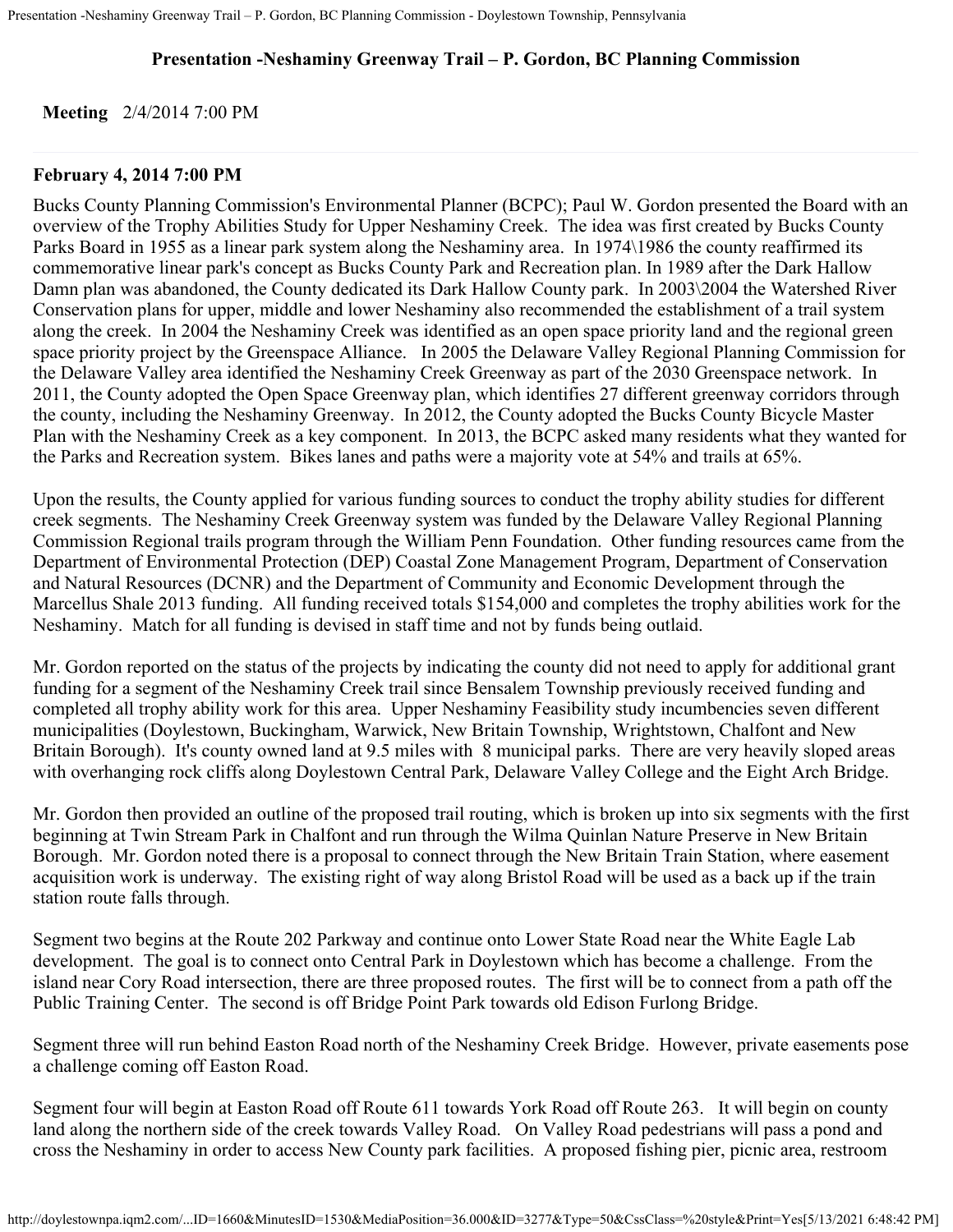Presentation -Neshaminy Greenway Trail – P. Gordon, BC Planning Commission - Doylestown Township, Pennsylvania

facilities and site for canoeing and kayaking are in the works. Connector trails are also proposed along Valley Road towards Pebble Hill Road. The second connector trail is proposed from land owned by Heritage Conservancy towards the Village of Buckingham. Many residents have asked to connect through the Middle Bucks of Technology, but with various private owned streets it may be difficult. However, with the recent improvements announced along Route 263, residents will be able to access a trail along Mill Road that will connect to a trail near the school.

Segment five will begin at York Road off Route 263 towards Dark Hallow Road. Beginning at Mill Road there are another three routing options. The first will begin on county land near Heritage Conservancy into an existing trail system towards the Estates at Dark Hallow. The second and third options provide great connectivity. There is a challenge with Heritage Conservancy owned parcel to obtain an easement, which is currently under discussions. Although it's dead end road, the BCPC is trying to minimize on road segments as much as possible for safety. Unfortunately, the right of way is not contusive of having a trail. The second option will continue onto Meetinghouse Road and the third will continue toward the Hampton Chase community near Dark Hallow Road. Once on Dark Hallow Road, another challenge was to connect onto the Gin Mill campus of Delaware Valley College. Due to easement terms regarding the Warwick Foundation, trails are not allowed on the property. These properties are currently preserved for agricultural purposes. The solution was to route the pedestrians on Dark Hallow Road towards the Heritage Conservancy easement near the Neshaminy Creek, where a hiking trail can be found off Rushland Jamison Road. The hope is to allow a connection off Hill Road onto a 500 foot segment towards Wilkinson Road, where pedestrian can walk on an easement from Delaware Valley College.

Segment six will begin on Wilkinson Road on a heavy canopy and right of way with no private easements. The trail will continue towards Sagepoint Road onto the County's park facilities toward Neshaminy.

Mr. Gordon concluded by reporting on his Tuesday, January 28th presentation at Doylestown Library, the response was much supported. All information regarding the trail system can be found on the Bucks County Planning Commission's website at http://www.buckscounty.org/docs/planningcommission/upperneshaminycreektrailproposal.pdf?sfvrsn=4.

## Open Space Committee Annual Report - Chairman Dr. Joshua Feldstein

Members are Tom Kelso; Vice Chairman, Jeffrey Fehr, Don Richardson, Staff Liaison; Stephanie Mason, Allison Hamilton, and Board Liaison; Barbara Lyons.

Dr. Feldstein reported Doylestown Township currently has approximately 17,700 residents where 15.54 square miles are occupied, which represents 9,945.6 in total acreage. 739.8992 acres were donated as gifts. Delaware Valley College preserved 233 acres and 305.6 by a portion of Pine Run to total 1,278.5492 acres or 12.855%. The committee has made every effort to preserve all open space possible. The number of acreage remaining is very minimal. The committee has only spent 50% of the Bucks County's \$620,408.00 allotment. There is a 25% additional match which should come from the township. However, the committee never asked the township to allocate the money. Doylestown Township is the only community able to convince and educate residents to donate land, without the match.

Dr. Feldstein concluded by reporting Doylestown Central Park consists of 100 acres available for the benefit and pleasure of residents. In comparison, New York's Central Park consists of 843 acres, which is 8.5% bigger and testifies how Doylestown accomplishes something extra ordinary to offer something wonderful.

Acreage is becoming limited and Dr. Feldstein urged residents who own more than ten acres to donate a portion to the township or contact the township to provide names of any residents with large properties.